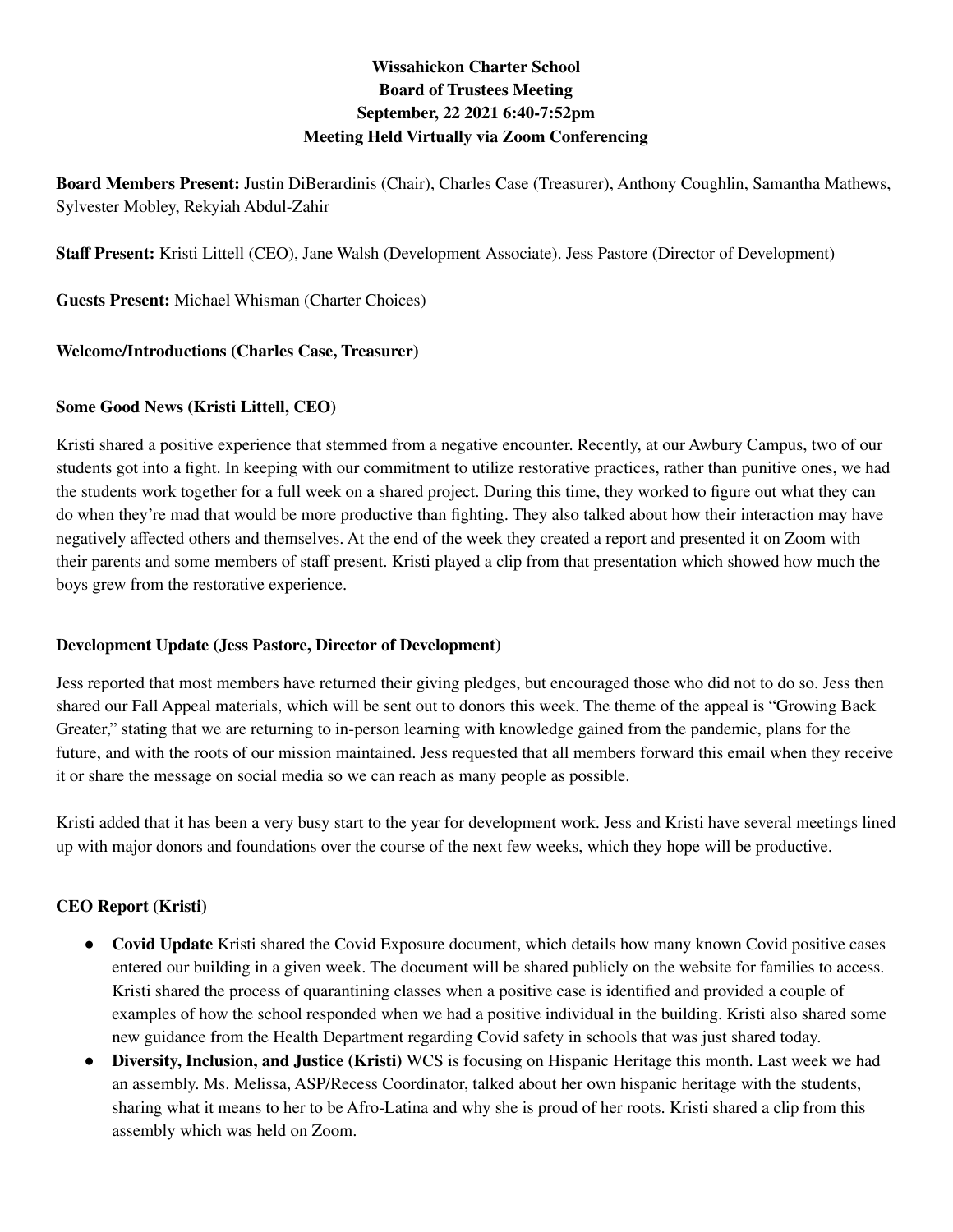- **Charter Renewal (Kristi)** WCS is currently going through our Charter Renewal process, which occurs every five years. There are multiple phases of data collection and review focused on different aspects of Charter School practices and accountability. We've met every deadline and the process is going smoothly.
- **Fernhill Facility Update** Kristi provided some updates on our plans to potentially renovate part of the Fernhill building
- **Transportation** Kristi shared some of the struggles the school, like all Philadelphia schools, have been facing with bussing this year and some of the proposed strategies to solve this crisis.
- **Vaccine Mandate** is on track. Exemption forms are due on Monday

### **Approval of Consent Agenda (Charles Case)**

The September Consent Agenda includes Board Minutes from August 10th and from August 31st and The August Financial Transactions. A motion to approve the Consent Agenda was led by Anthony and seconded by Samantha. The consent agenda was approved unanimously.

### **Financial Update (Mike Whisman, Charter Choices)**

Mike provided a summary of the August Financial Statements, which are brief since they only account for two months of the fiscal year. Mike explained to the Board how Charter Choices creates our projections for the fiscal year and how we expect the budget and financials to evolve over the course of the year. Mike reported that Wissahickon is currently performing well financially.

Charles called for a motion to approve the August Financial Statements. Justin led the motion and Anthony seconded. The August Financial Statements were approved unanimously.

## The Board went into Closed Session to discuss a confidential student matter as allowable by PA State Sunshine **Laws.**

The Board came out of closed session to vote on the resolution discussed in closed session. Anthony led the motion **and Justin seconded. The motion passed unanimously.**

The Board went back into Closed Session to discuss a confidential personnel matter as allowable by PA State **Sunshine Laws.**

**The Board came out of Closed Session at 7:52pm**

Justin called for a motion to adjourn the meeting. Charles led the motion to adjourn and Reykiah seconded. The **Board Chair adjourned the meeting at 7:59pm.**

#### **Handouts that were distributed are attached.**

- WCS Board Agenda 9-22-21
- WCS Board Minutes 08.10.21
- WCS Board Minutes 08.31.21
- WCS Financial Report 2021.08v1.2
- Funding Prospects FY 19-20 EITC Business Participants by County
- Fall 2021 Appeal Materials Packet
- Student 233-20 Special Education Packet